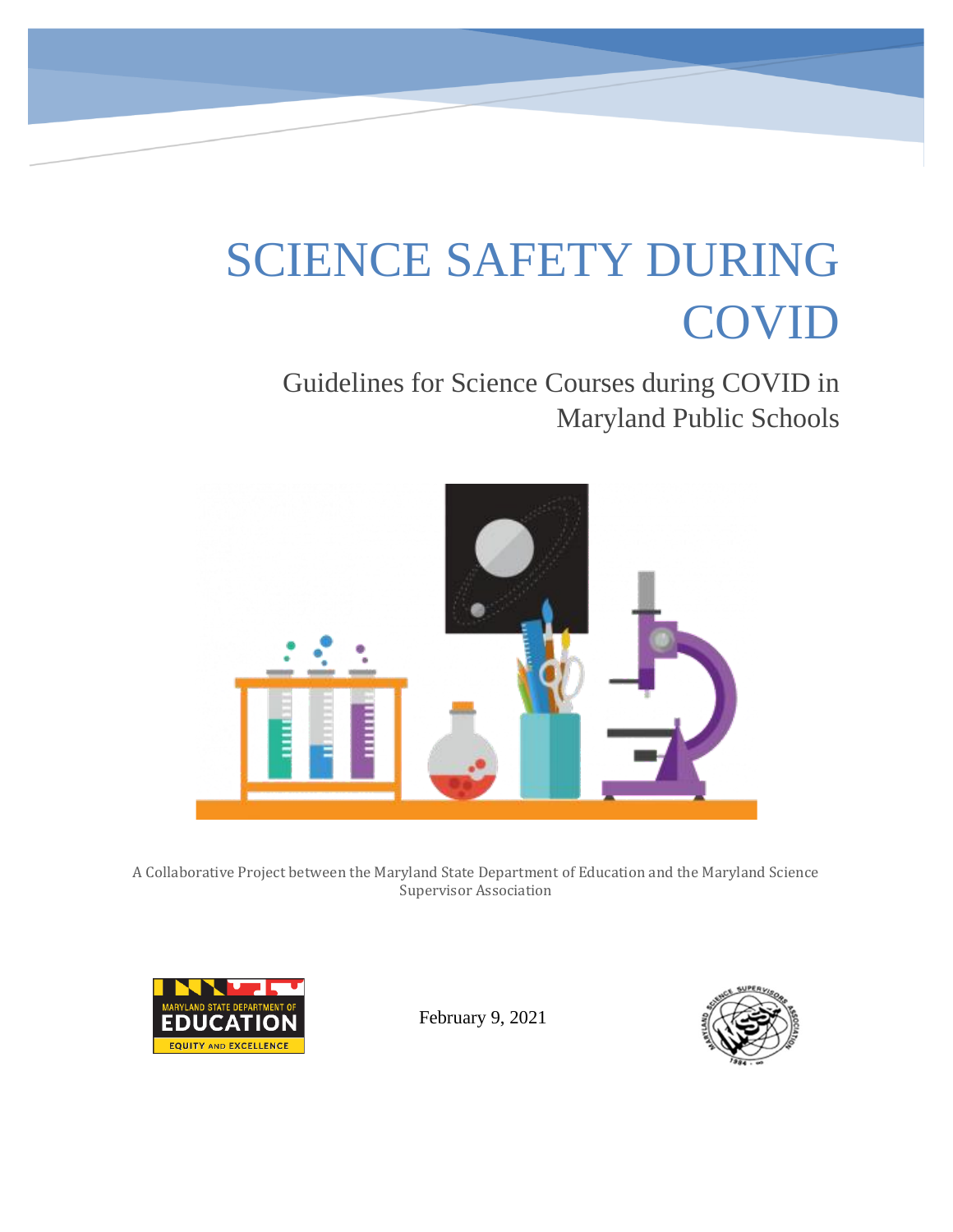# **Table of Contents**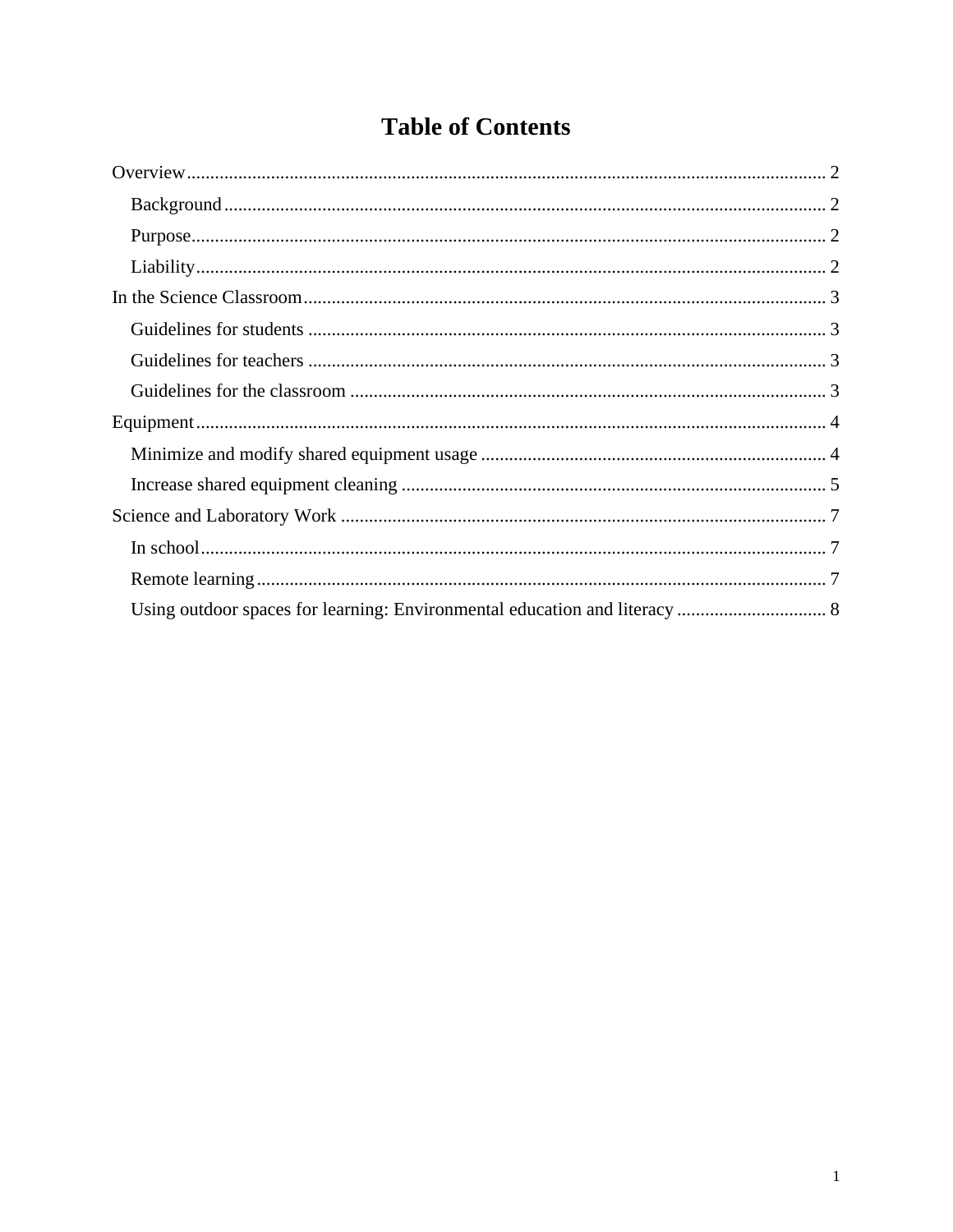## **Overview**

#### <span id="page-2-1"></span><span id="page-2-0"></span>**Background**

The COVID-19 pandemic has changed the way Maryland local school systems (LSS) deliver instruction. MSDE recognizes that science instruction must adjust to ensure that all students receive a rigorous and inquiry-based science education as LSS transition from virtual instruction to hybrid and/or face-to-face instructional models. The suggested modifications were designed to supplement the [Maryland Strong: Roadmap to Recovery](https://governor.maryland.gov/wp-content/uploads/2020/04/MD_Strong.pdf) and the [Maryland Together: Recovery](http://www.marylandpublicschools.org/newsroom/Documents/MSDERecoveryPlan.pdf)  [Plan for Education.](http://www.marylandpublicschools.org/newsroom/Documents/MSDERecoveryPlan.pdf)

#### <span id="page-2-2"></span>**Purpose**

Hands-on science and laboratory work are important parts of the learning experience for all students. This document provides guidelines for science and laboratory work in both in-person and hybrid settings under the safety demands necessitated by COVID. Additional guidelines relevant to the school setting can be found at the Centers for Disease Control and Prevention Coronavirus (COVID-19) [Schools and Child Care Programs](https://www.cdc.gov/coronavirus/2019-ncov/community/schools-childcare/index.html) site. The guidance provided by this document is to be applied in conjunction with all previously released MSDE reopening guidance as well as local, state, and federal public health safety guidelines. These science guidelines were originally released in October 2020. This update is occurring in February 2021 based on considerations from the CDC related to [Operational Considerations for Schools](https://www.cdc.gov/coronavirus/2019-ncov/global-covid-19/schools.html) that were updated in January 2021. This guidance may be further revised as the state continues to monitor COVID-19 trends, the latest medical research, and state guidelines. [Teaching K-12 Science and](https://www.nap.edu/resource/25909/interactive/)  [Engineering During a Crisis](https://www.nap.edu/resource/25909/interactive/) and [Keep Teaching Science!: Successful Strategies to Adapt K-12](https://ngs.wested.org/wp-content/uploads/2020/11/Keep-Teaching-Science-September-2020.pdf)  [Science Experiences for Distance Learning](https://ngs.wested.org/wp-content/uploads/2020/11/Keep-Teaching-Science-September-2020.pdf) can also be used as resources to help plan highquality science education during this time of great uncertainty.

## <span id="page-2-3"></span>**Liability**

Laboratory-based activities in any setting have the potential for injury. Science teachers must receive specific training in laboratory safety and must follow all safety rules and guidelines to ensure the safety of students to the best of their ability. Pursuant to Ed. Art. § 4-106 and Courts Art. 5-518, school personnel have immunity from liability if their conduct is within the scope of their employment. Teachers should consult their LSS leadership for further guidance should questions about liability arise.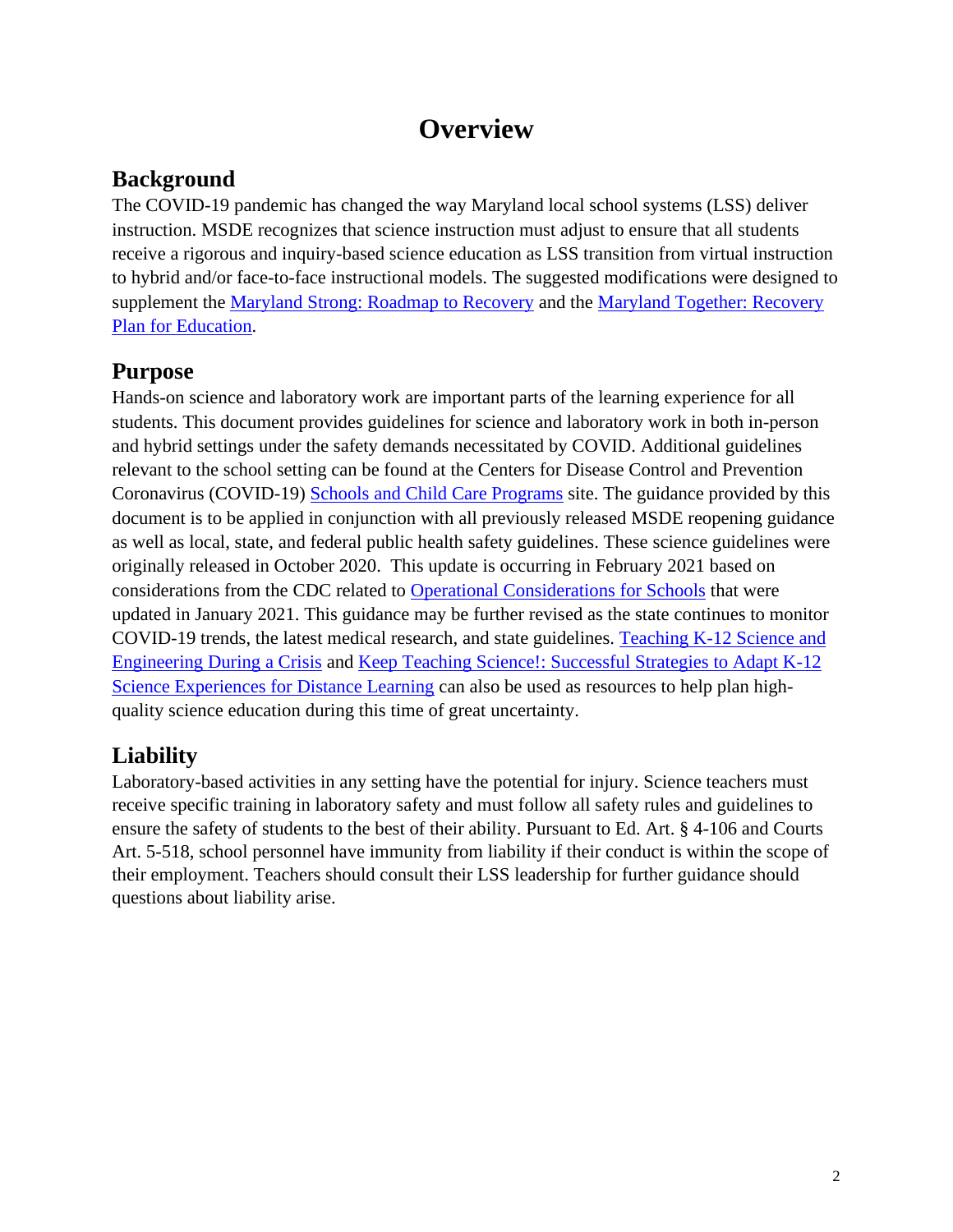## **In the Science Classroom**

<span id="page-3-0"></span>The science classroom and lab provide a set of challenges different from other classrooms. In a science classroom, students are frequently working in groups to complete a project or lab. Often time students are engaged in working collaboratively to answer questions and find solutions. Students should be participating in hands-on learning activities and actively experiencing science. These strategies should continue to be used in the science classroom but will look different during the pandemic.

#### <span id="page-3-1"></span>**Guidelines for students**

Students should:

- wash or sanitize hands before and after each class, touching shared objects, eating, or touching one's face. Wash hands after using the bathroom, coughing, sneezing, and blowing one's nose.<sup>1</sup> Frequent handwashing is likely the best way to protect against transmission of the disease.
	- follow good handwashing technique of wet, lather, scrub for at least 20 seconds, rinse and dry.<sup>2</sup>
- maintain at least 6 feet of distance from others when possible.<sup>3</sup>
- wear masks at all times that cover the nose and mouth when inside the science classroom.
- keep belongings separate from each other's during class and labs. Belongings should be put into individually labeled containers, cubbies, lockers or assigned areas.<sup>4</sup>

#### <span id="page-3-2"></span>**Guidelines for teachers**

Teachers should:

- wash or sanitize hands before and after each class, touching shared objects, eating, or touching one's face. Wash hands after using the bathroom, coughing, sneezing, and blowing one's nose.<sup>1</sup> Frequent handwashing is likely the best way to protect against transmission of the disease.
- maintain at least 6 feet of distance from others when possible.<sup>3</sup>
- wear masks at all times that cover the nose and mouth.
- model safe COVID practices for the students.

#### <span id="page-3-3"></span>**Guidelines for the classroom**

Modify classroom layouts to:

- space student seating/desks at least 6 feet apart, when feasible.<sup>3</sup>
- provide physical cues such as tape or chalk to guide spacing.
- have students all face the same direction.
- have students sit on only one side of the table.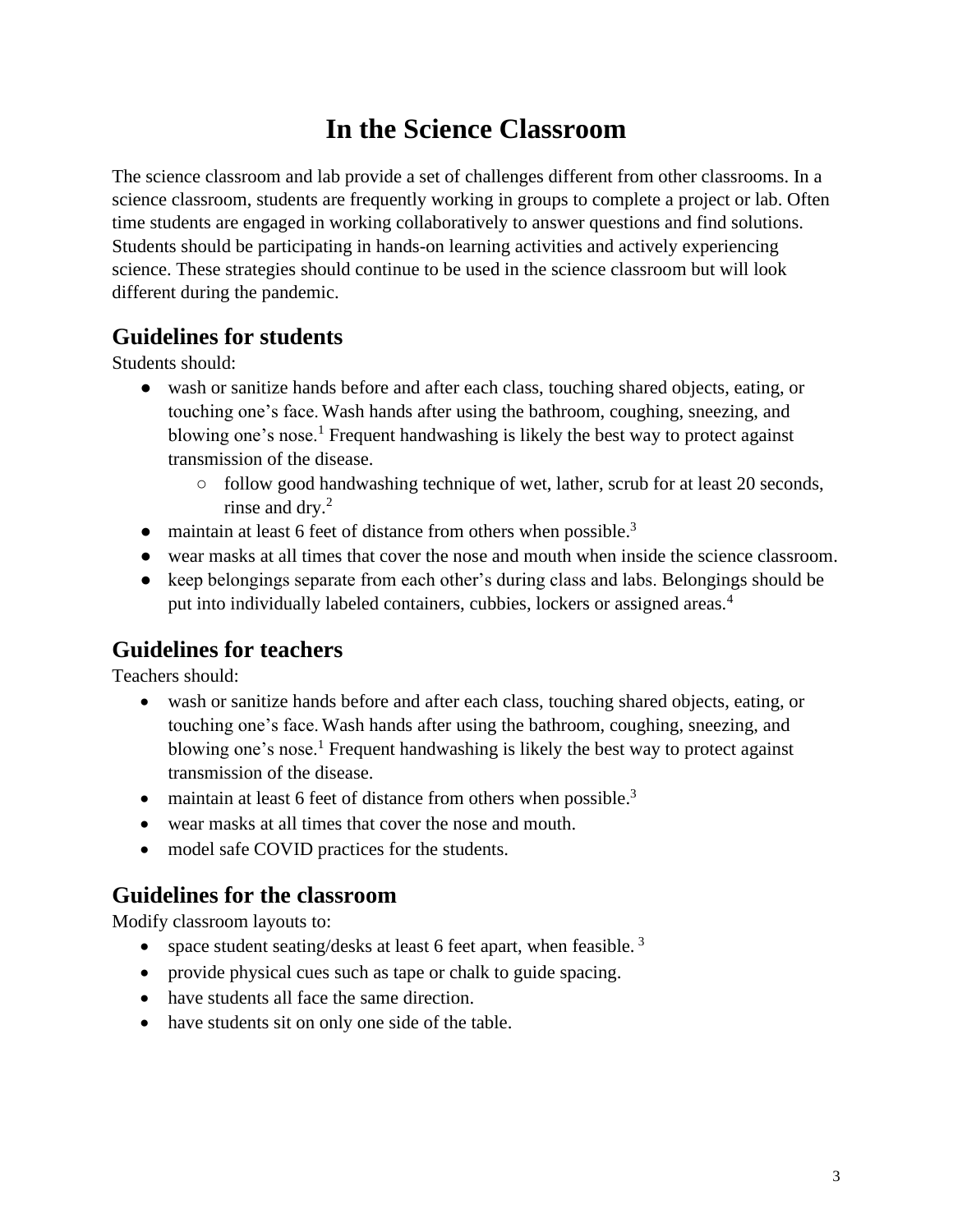## **Equipment**

<span id="page-4-0"></span>Science classrooms contain a variety of scientific and protective equipment. Personal Protective Equipment (PPE) act as shields or barriers designed to protect teachers and their students in science/STEM labs and classrooms from exposure to biological, chemical, and/or physical hazards. These include items such as safety goggles or glasses, gloves, aprons, face masks, face shields, and footwear. A face mask should never be used in place of any regularly used or required PPE in the science classroom or laboratory. Teachers should have their own safety equipment that is not shared with the students.

#### <span id="page-4-1"></span>**Minimize and modify shared equipment usage**

- Consider lesson plans that minimize the use of shared equipment.<sup>5</sup>
- If feasible, reduce class sizes for courses requiring equipment to reduce the need for equipment sharing.
- Do not share equipment or objects that are hard to clean and disinfect (e.g., any materials with fabric or irregular surfaces).<sup>6</sup> Equipment that does not come into contact with the mouth (e.g., beakers) can be shared if cleaned by students or teachers between uses. See the next section for cleaning guidelines.
- Consider staggering lab days to allow for cleaning of shared equipment.
- If there is not enough equipment for each student to have his/her own, consider creating cohorts, e.g., having students work in pairs or small groups and keeping those groups the same.
	- One student can physically touch the equipment (e.g., microscope) and the other students can conduct activities that do not involve physically touching the equipment (e.g., recording results in a lab journal).
- Wipe down/clean the equipment part of the way through class and have students switch roles. Otherwise, students can change roles in the next class session.
- Assign specific students to specific pieces of equipment or workstations for each class session. This is similar to having assigned seats in classrooms so that specific students are always near the same other students. Keep a record of these assignments for possible contact tracing if needed.
- Equipment that touches the eyes (e.g., microscopes) can be shared **only** if a disposable plastic wrap cover is added. Plastic wrap covers can be made with most clear kitchen plastic wrap; avoid using microwavable plastic wrap as they have microscopic holes. Rubber bands can be used to hold the plastic wrap in place on the eyepieces. Disposable plastic wrap covers should be removed, disposed of, and replaced with a new cover between uses, and the equipment should be cleaned between uses as well. Plastic wrap could also be used on other high touch points such as the knobs, light switch, nose piece. See the next section for cleaning guidelines.
- Do not allow students to share goggles during a class. All goggles should be sanitized/disinfected between each use. See the next section for cleaning guidelines.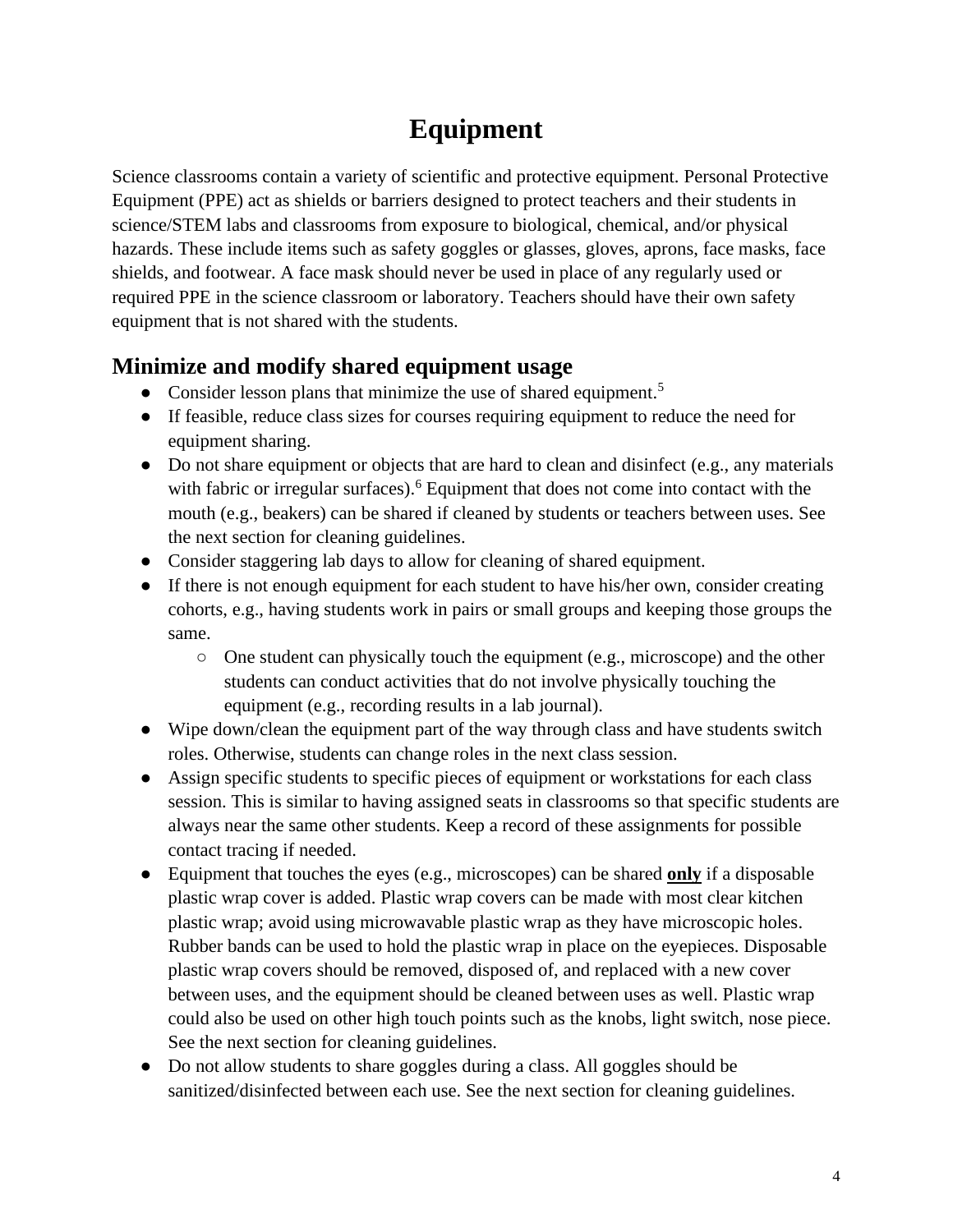● Having students wear gloves in place of cleaning or disinfecting guidelines is not allowed. Gloves should be used when required for lab safety or for cleaning but they will not necessarily protect students from spreading COVID-19.<sup>7</sup>

#### <span id="page-5-0"></span>**Increase shared equipment cleaning**

Anyone, teacher or student, who is expected to clean equipment must be trained how to clean the surfaces, materials, and equipment based on LSS guidelines. A training log should be kept and any results of LSS post-training assessment must be kept on file. Consideration should be given for the age of the students in the science class. Younger students would be given simpler cleaning tasks than older students. The [NSTA Safety Blog](https://www.nsta.org/blog/covid-19-sanitizing-lab-ppe-and-more) provides guidelines related to the cleaning of PPE and some lab equipment.

- Shared equipment should be wiped down before and after each use (so there are ideally two wipe-downs between each student's use). Students or teachers could wipe down/clean equipment, as appropriate.
	- An [EPA approved disinfectant](https://www.epa.gov/pesticide-registration/list-n-disinfectants-use-against-sars-cov-2-covid-19) should be available in each room for this purpose. Sufficient inventory of disinfectant supplies should be maintained at all times. Only use sanitizers/disinfectants approved by the LSS.
	- Teachers play an important role in proper equipment hygiene. Teachers should reinforce the importance of this practice, and supervise cleaning to ensure it is done correctly.
	- Post signage in all areas with shared equipment reminding students to wipe down/clean before and after use.
- Shared equipment should be cleaned and disinfected at least daily as part of building cleaning schedules. Frequently touched surfaces (e.g., handles, buttons) should be cleaned multiple times a day.<sup>8</sup> <sup>9</sup>
- Designate a bin or space for students to place materials that need to be disinfected after being used.<sup>10</sup>
- Require students and teachers to wear protective googles at all times while working in a school laboratory (Code of Maryland, Education Article, Section 7-407). Extra attention should be paid to goggles, as they come into close contact with the face and eyes. Goggles must be disinfected between uses. $<sup>11</sup>$ </sup>
	- $\circ$  Sanitizing/disinfecting goggles is a two-step process.<sup>12</sup>
		- Wash goggles and/or glasses with soap or dish liquid and warm water. A dishwasher with detergent could also be used to wash the goggles.
		- After washing and drying, place googles in a goggle sanitizer with UV-C bulbs and run the sanitizer for the amount of time recommended by the sanitizer manufacturer.
	- Sanitizing student owned goggles with UV is not required but should still be washed between uses to prevent the spread of COVID. These goggles should stay in the student's possession and not left in the classroom or shared with other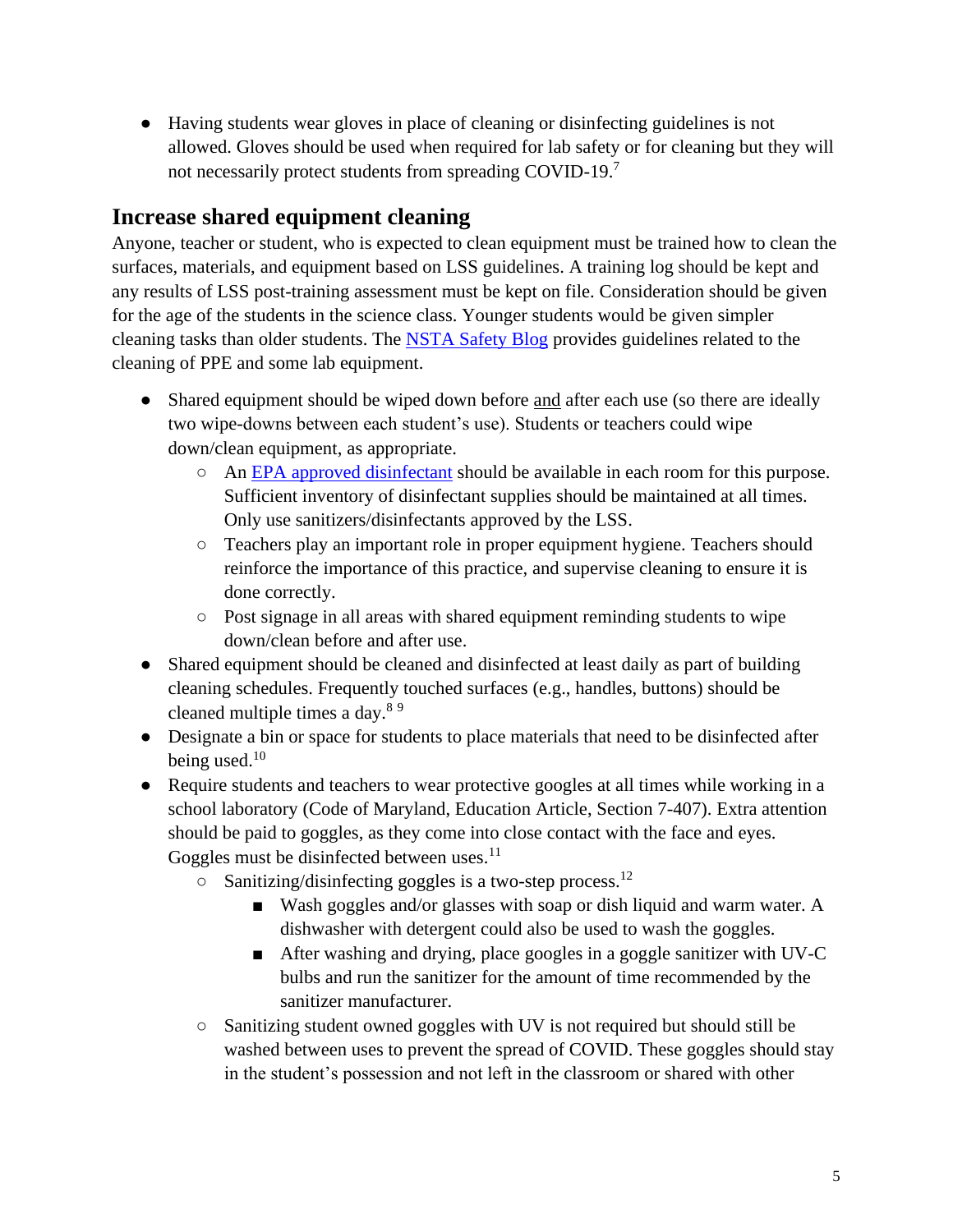students. If the goggles are stored in the classroom, then the two-step cleaning process should be followed.

- Clean microscopes and high touch areas (eyepiece, nose piece, light switch, and knobs) should be disinfected after each use. [Leica Microsystems](https://www.leica-microsystems.com/science-lab/how-to-sanitize-a-microscope/) provides in depth guidelines to cleaning and disinfecting microscopes.
- <span id="page-6-0"></span>● Disinfect shared equipment and other PPE (aprons, gloves, glassware, etc.), and allow the equipment to dry for as long as possible in an area with sufficient ventilation away from students (at least 30 minutes) before the next use.<sup>13</sup>
	- Consider using disposable materials and small-scale practices (e.g., micro-scale chemistry experiments, which reduce supplies needed) to reduce sanitation needs.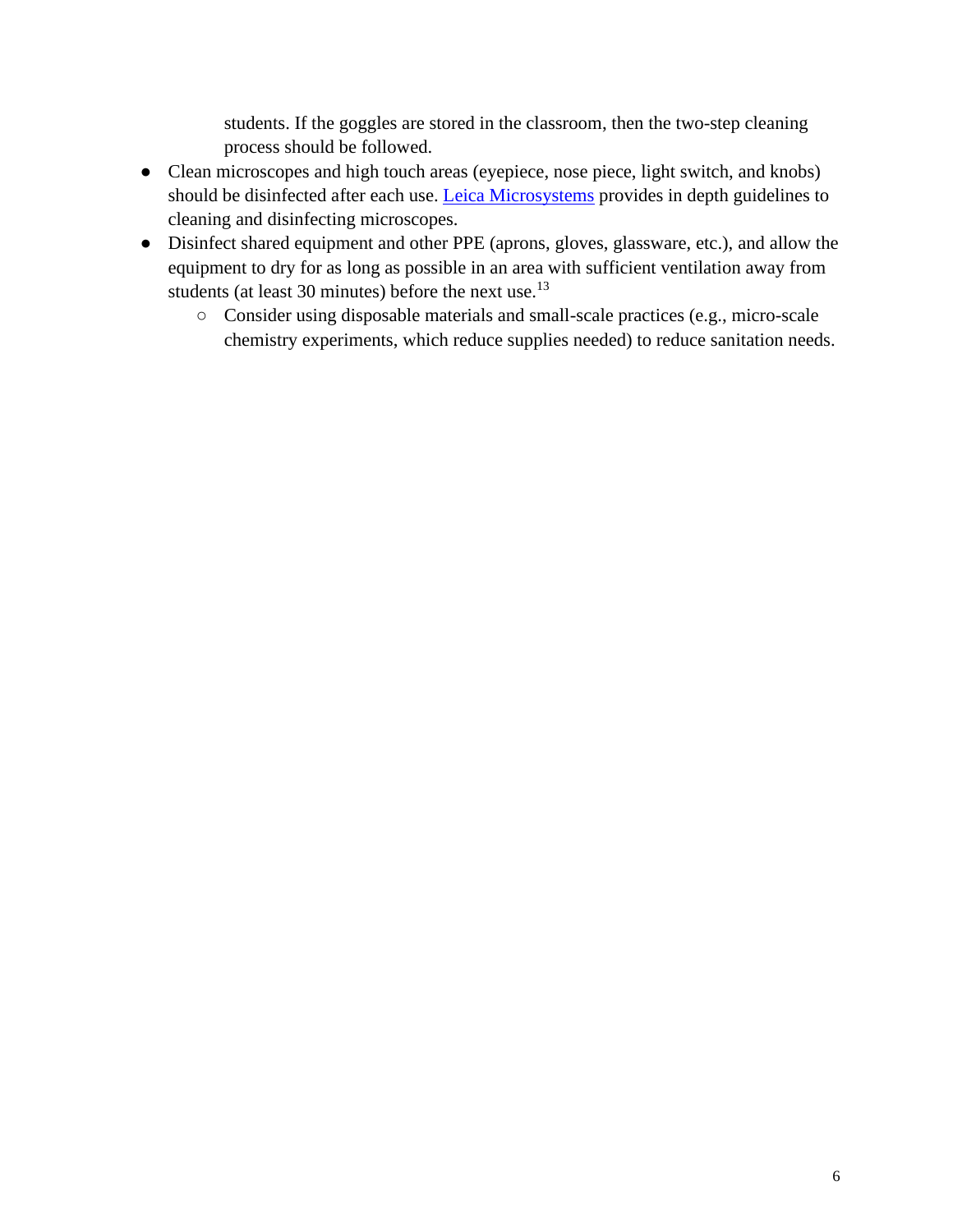## **Science and Laboratory Work**

Planning and conducting investigations is a science and engineering practice within the Next Generation Science Standards (NGSS). It is not necessary to eliminate creativity in the interest of safety; however, teachers should temper their creativity to construct well designed investigations while maintaining a safe environment either in-school or the remote learning environment. Investigations completed as part of remote learning should be conducted under the direct supervision of a parent/guardian. If the investigation is not able to be conducted safely via remote learning, consider its incorporation into in-person instructional time using the hybrid or face-to-face learning model.

## <span id="page-7-0"></span>**In school**

- Determine which laboratory experiences are highest priority for all students in a grade level or in a discipline and what experiences can be modified or removed for the year.
	- o Prepare alternative methods (e.g., videos, simulations, demos) for labs as needed for students to learn the concept.<sup>14</sup>
- Follow the guidance on shared objects from the Maryland Together: Maryland's [Recovery Plan for Education.](http://marylandpublicschools.org/newsroom/Documents/MSDERecoveryPlan.pdf)
- See the [Maryland Science Safety Manual K-12](http://marylandpublicschools.org/about/Documents/DCAA/Science/MDScienceSafetyManual.pdf) for general lab safety guidelines.
- Remove unnecessary equipment and materials from lab spaces.
- Consider using outdoor spaces for lab work, as they provide opportunities for optimal physical distancing and maximum engagement during investigations.

## <span id="page-7-1"></span>**Remote learning**

- Adhere to safety procedures established by the LSS in a remote learning environment.
	- All persons conducting or observing science investigations should be following all necessary safety procedures, including use of PPE.
	- $\circ$  If PPE, like goggles, are required to complete an activity or investigation and they are not provided to the student, that activity should not be done remotely.
- Model (e.g., live, video, in writing) safety practices before assigning labs in the remote learning environment. All persons shown conducting science investigations on video or in a virtual environment should be following all necessary safety procedures, including use of PPE.
- Provide students and families with information on materials, procedures, and safety protocols of labs. Provide families with a lab safety acknowledgement form tailored to remote learning. Science investigations should be conducted under adult supervision.
- Support remote learning activities by using chemicals readily available in homes or provided by the district. No chemicals outside of common household items should be required for a remote learning activity
	- Safety data sheets should be reviewed beforehand. The use of household chemicals or kitchen supplies should be limited to those that are classified as non-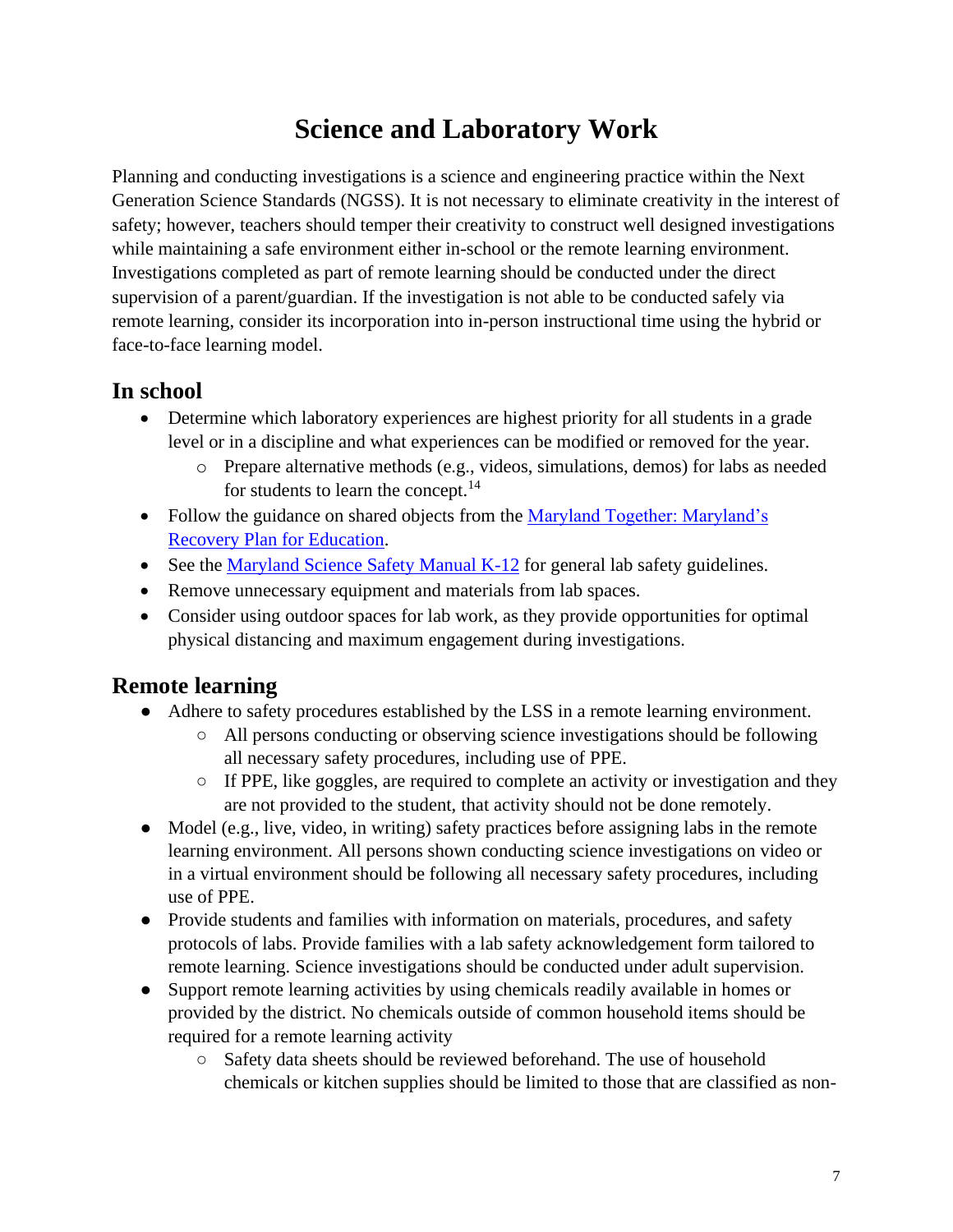hazardous on the Safety Data Sheet (SDS). For example, vinegar should not be used as it requires PPE to handle and use because of the safety label of 2.

- Proper storage and disposal of substances used in remote learning science investigations should follow the guidelines listed in the Safety Data Sheet for that substance. Be sure that local regulations allow for disposal of the substances and end products of investigations.
- It is good practice for teachers to conduct investigations with the suggested household materials in advance of a recommendation for student remote learning use.
- Consider scaling down the quantity of chemicals used to reduce the amount of waste generated.
- Continue the hands-on nature of science during remote learning using alternative methodologies or practices (e.g., videos, simulations, demos).
	- Teachers need to choose legitimate science demonstrations designed to educate.
	- The source and setting of the experiments conducted in these videos used should be chosen carefully to deter students from attempting to recreate these investigations at home.
- Replacing all science investigations with digital experiments produces fewer effective outcomes than conducting the investigations in person.

#### <span id="page-8-0"></span>**Using outdoor spaces for learning: Environmental education and literacy**

The outdoors is a resource for learning, engagement, and health, and it should be available to all, not just a privileged few. Experiences in nature and greater access to the outdoors is associated with reduced stress, greater mental and physical health, and well-being.<sup>15</sup> When taking an inventory of usable space for learning, school districts should consider all available outdoor space for outdoor classrooms. While some aspects of environmental education can occur in a digital and online environment, the outdoor field experience that is at the heart of the Meaningful Watershed Educational Experience (MWEE) may need to be completed face-to-face with teachers leading instruction with small groups of students.

- Prioritize student supervision and safety. Any equipment used or shared in an outdoor setting should be cleaned and disinfected according to the appropriate guidelines.
- Maximize opportunities with environmental and outdoor education programs that are designed for outdoor learning, where the risk of infectious spread is lower.<sup>16</sup>
- Consult with environmental and outdoor educators who are trained to use the schoolyard and other natural environments as a context for learning across the curriculum, have expertise in group management and engagement in an outdoor setting, and are often specifically trained in addressing physical health and safety of participants in an outdoor setting.<sup>17</sup>
- Design outdoor learning spaces to enhance meaningful, phenomena-based learning (i.e. pollinator gardens, bird feeders, intentional outdoor habitats, produce gardens).